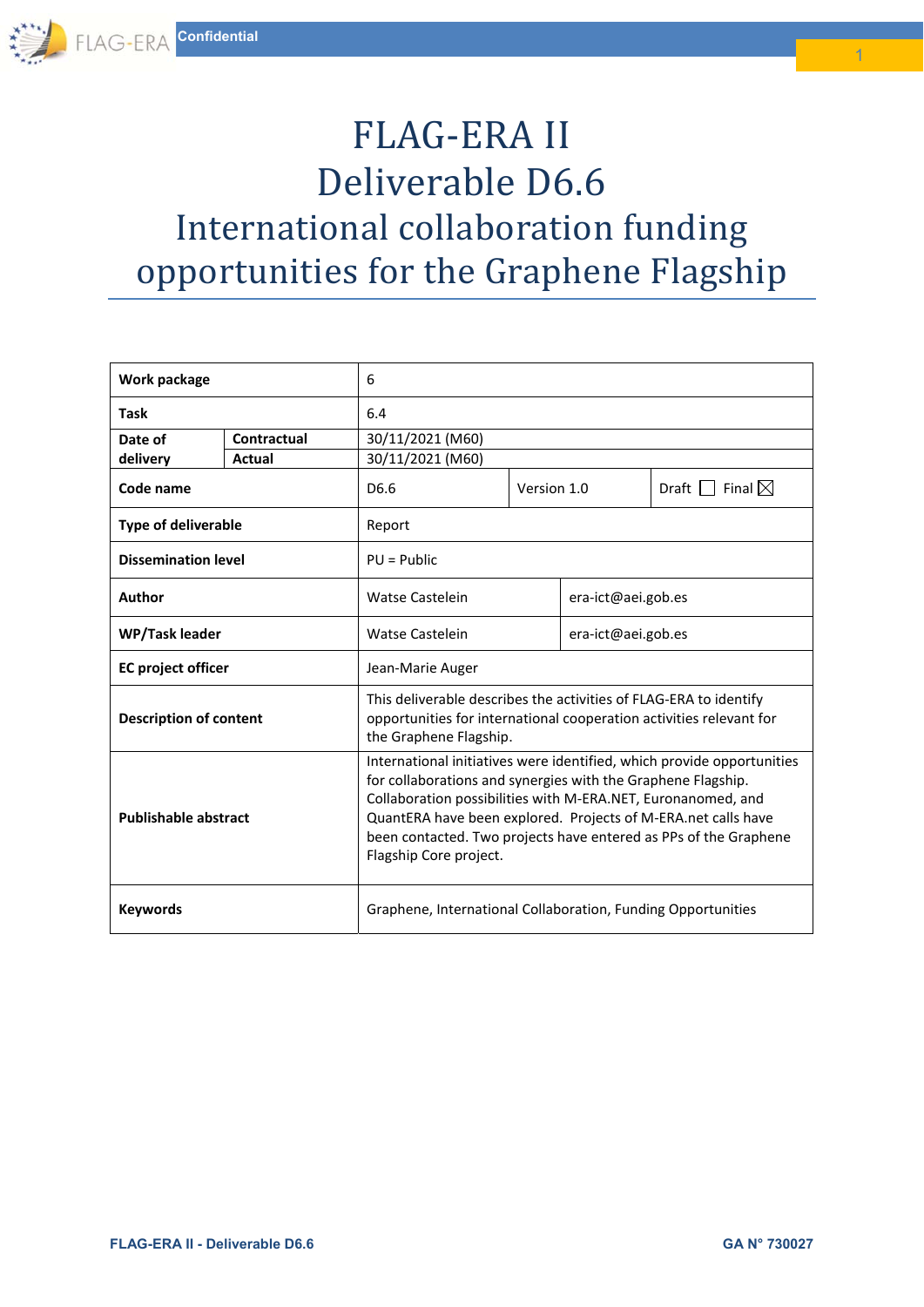

## **Table of content**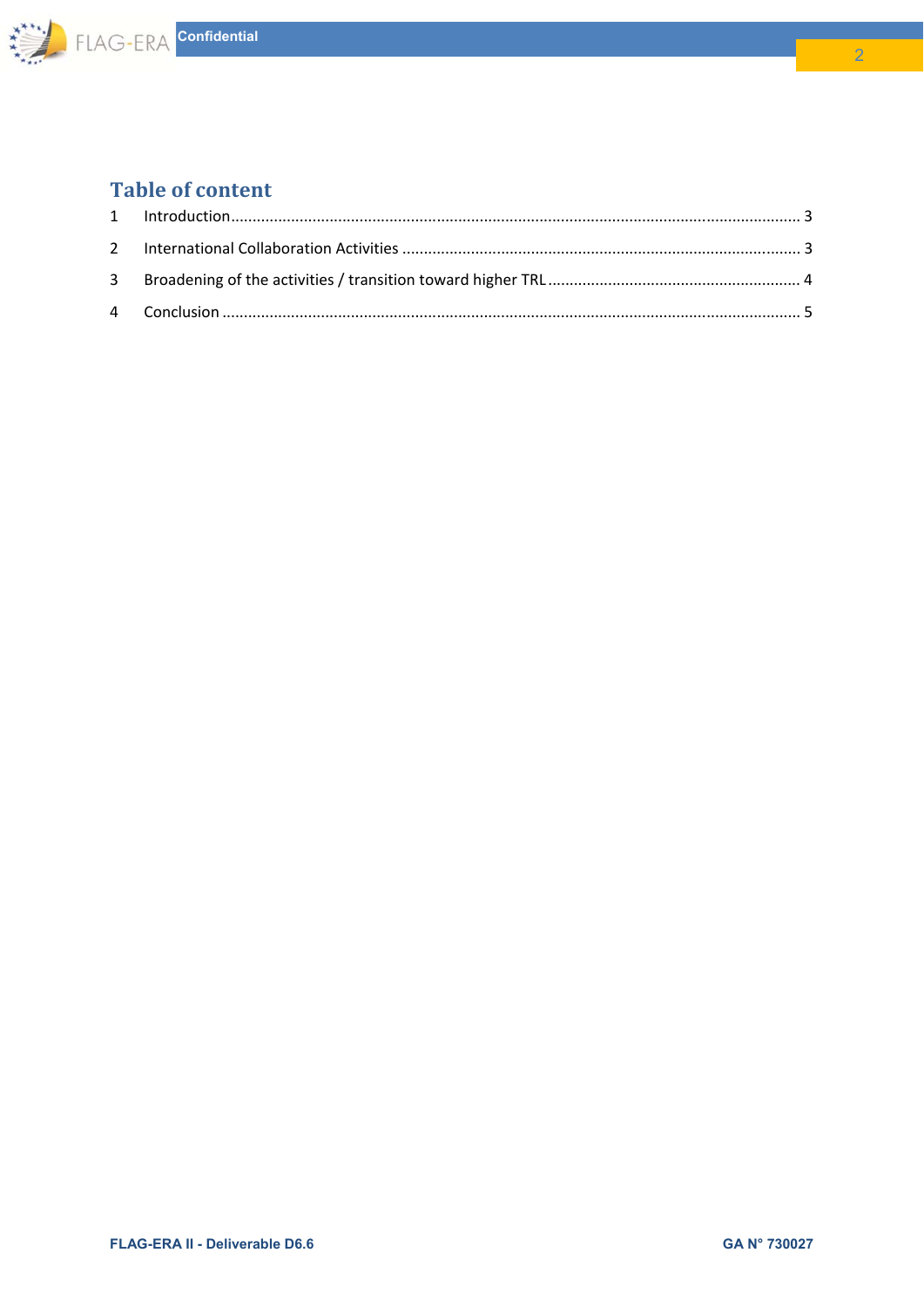

## **1 Introduction**

The goal of task 6.4 is to identify funding opportunities for collaborations between the Graphene Flagship and other researchers that can contribute to the goals of the Graphene Flagship. International initiatives were identified, which provide opportunities for collaborations and synergies with the Graphene Flagship. This deliverable describes the international activities carried out as part of the FLAG‐ERA II project.

## **2 International Collaboration Activities**

To identify collaboration possibilities, that can provide opportunities for international research collaborations and synergies, two approaches were used.

- 1. Identify international collaboration initiatives where FLAG‐ERA partners are involved and relevant research for the Graphene Flagship could be part of the strategic research agenda and included as research themes in calls for international research projects.
- 2. Identify international collaboration initiatives where projects are funded that could be relevant for the Graphene Flagship research agenda.

#### **Include Graphene research in international collaboration initiatives**

ERANet‐LAC, *the Network of the European Union (EU), Latin America and the Caribbean Countries (LAC), on Joint Innovation and Research Activities*, was contacted for discussing the possibility of a collaboration. However, there was no concrete interest from ERANet-LAC to include Graphene research in their joint programing activities. Priority was given to other research topics.

In a similar manner, collaboration with The European Interest Group Concert-Japan was explored, but there was no concrete interest in including Graphene research in their joint programing activities. Priority was given to other research topics.

Collaboration with the ERANET for research and innovation in materials M‐ERA.NET resulted in an invitation to the Graphene Flagship to give a presentation at the Strategic Expert Group (SEG) Workshop in November 2017, where the priorities for M‐ERA.NET Call 2018 were establish. At the start of the workshop an introduction to Graphene Flagship activities was presented to the experts as input for their discussions to define the topics for the M‐ERA.NET Calls.

#### **Identify funded project in international collaboration initiatives relevant for the Graphene Flagship**

To identify project in international collaboration initiatives relevant for the Graphene Flagship an analysis was made of projects funded in the frame of the Nanomedicine ERA‐NET, Euronanomed, the ERANET in Quantum Technology, **QuantERA and M-ERA.NET.** 

In QuantERA and Euronanomed no projects with potential interest in collaboration with the Graphene Flagship were identified.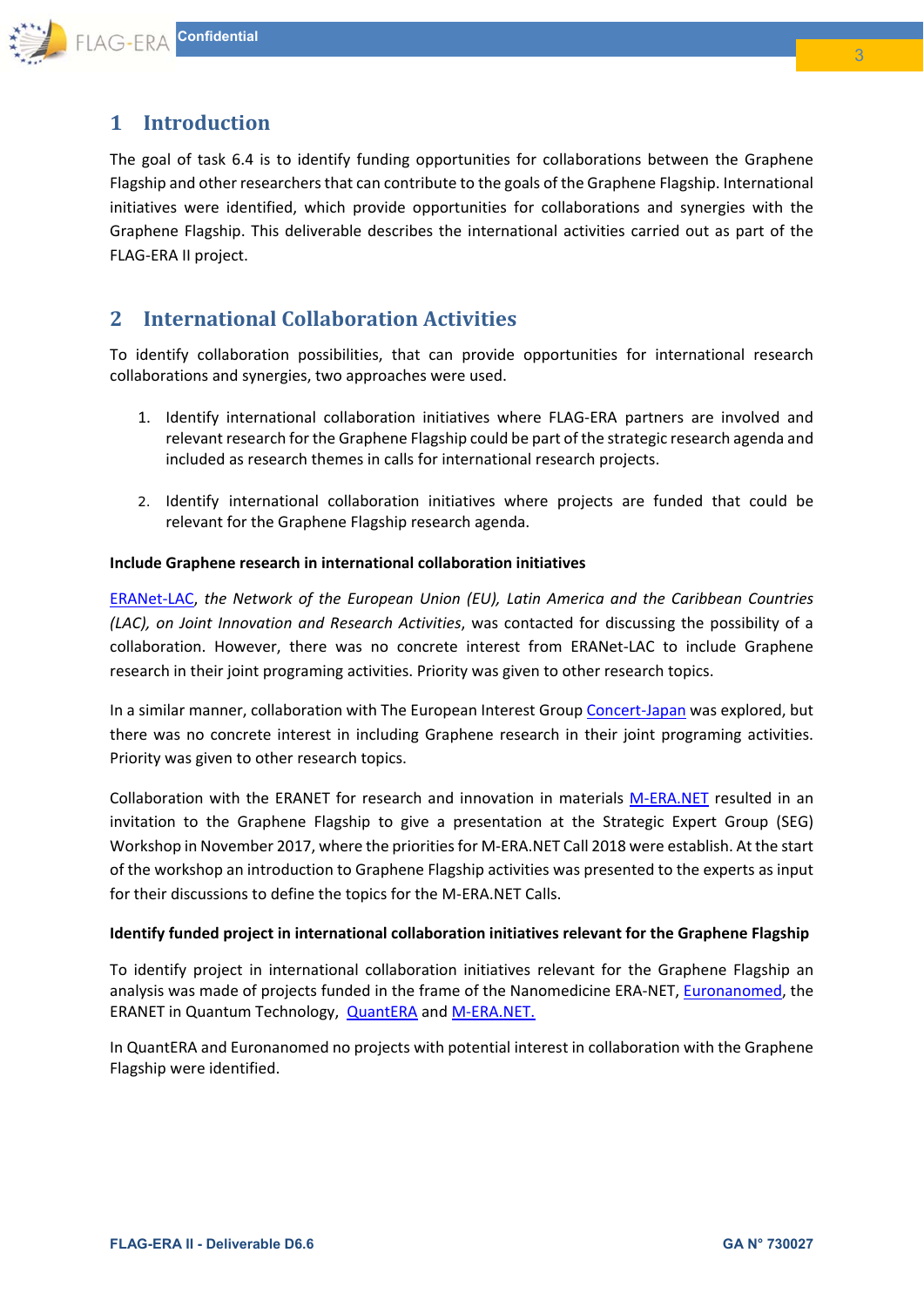

In consultation with M‐ERA.NET representatives some projects funded in the M‐ERA.NET Calls were identified:

In the Call 2016 four projects were identified working with Graphene and/or 2D materials. They were presented to the partnering division of the Graphene Flagship and were considered as projects with potential for collaboration. The Principal Investigators of the projects were contacted and informed about the possibility and procedures to become Partnering Project of the Graphene Flagship. Further exchanges took place between the projects PIs and the Graphene Flagship Partnering Division directly. The same procedure was repeated two years later for the M‐ERA.Net projects from Call 2018 and Call 2019. In the Call 2018 four projects were identified working with Graphene and/or 2D materials and in the Call 2019 two projects.

In total three projects have been formally associated to the Graphene Flagship as Partnering Project: NanoElm and UltraGraf from Call 2016 and 3D‐Photocat from Call 2019. UltraGraf (that includes 4 associated member organisations) had some interactions with WP8 of the Graphene Flagship Core project to which they are associated. They were engaged in exchanges of materials and photodetector devices with WP8. For NanoElm no specific information is available. The 3D‐Photocat is rather new and no interactions have been reported yet.

Other projects contacted showed interest, but didn´t formalize their request to become a Partnering Project. Other project had already project partners involved in the Graphene Flagship. They didn´t see the advantages to formally become a Partnering Project, as collaborations took already place.

## **3 Broadening of the activities / transition toward higher TRL**

Owing to efficient interactions from FLAG‐ERA and the EIC, all FLAG‐ERA funded projects were considered eligible to the EIC Transition call.

As a consequence, the projects funded by FLAG‐ERA were informed and 1 active Graphene Flagship partnering project funded under FLAG‐ERA JTC 2017 sub‐call dedicated to Graphene applied research and innovation did submit a proposal to the EIC Transition call 2021.